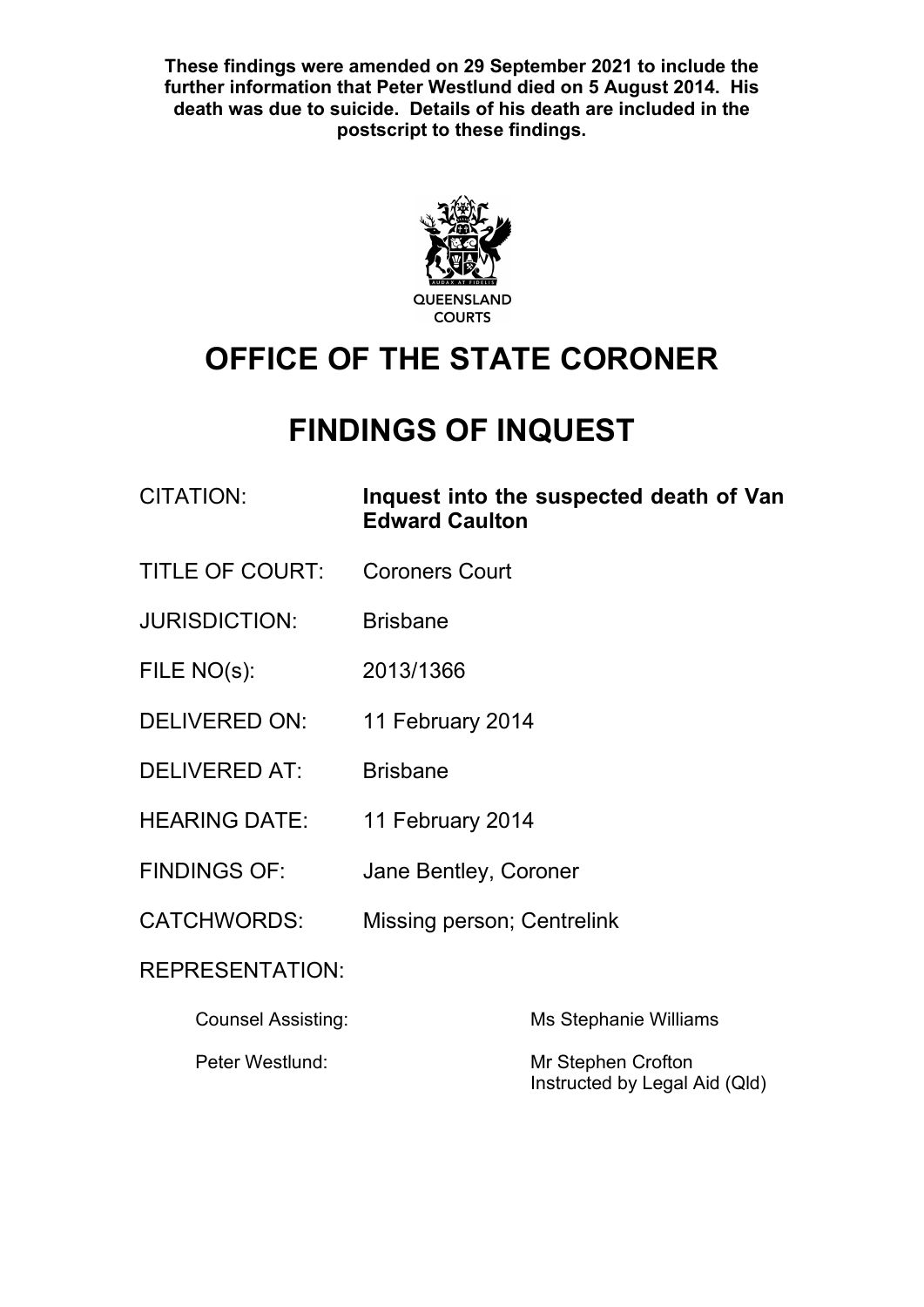Section 45 of the Coroners Act 2003 provides that when an inquest is held the coroner's written findings must be given to the family of the person who died, each of the persons or organisations granted leave to appear at the inquest and to officials with responsibility over any areas the subject of recommendations. These are my findings in relation to the suspected death of Van Edward Caulton. They will be distributed in accordance with the requirements of the Act and posted on the web site of the Office of the State Coroner.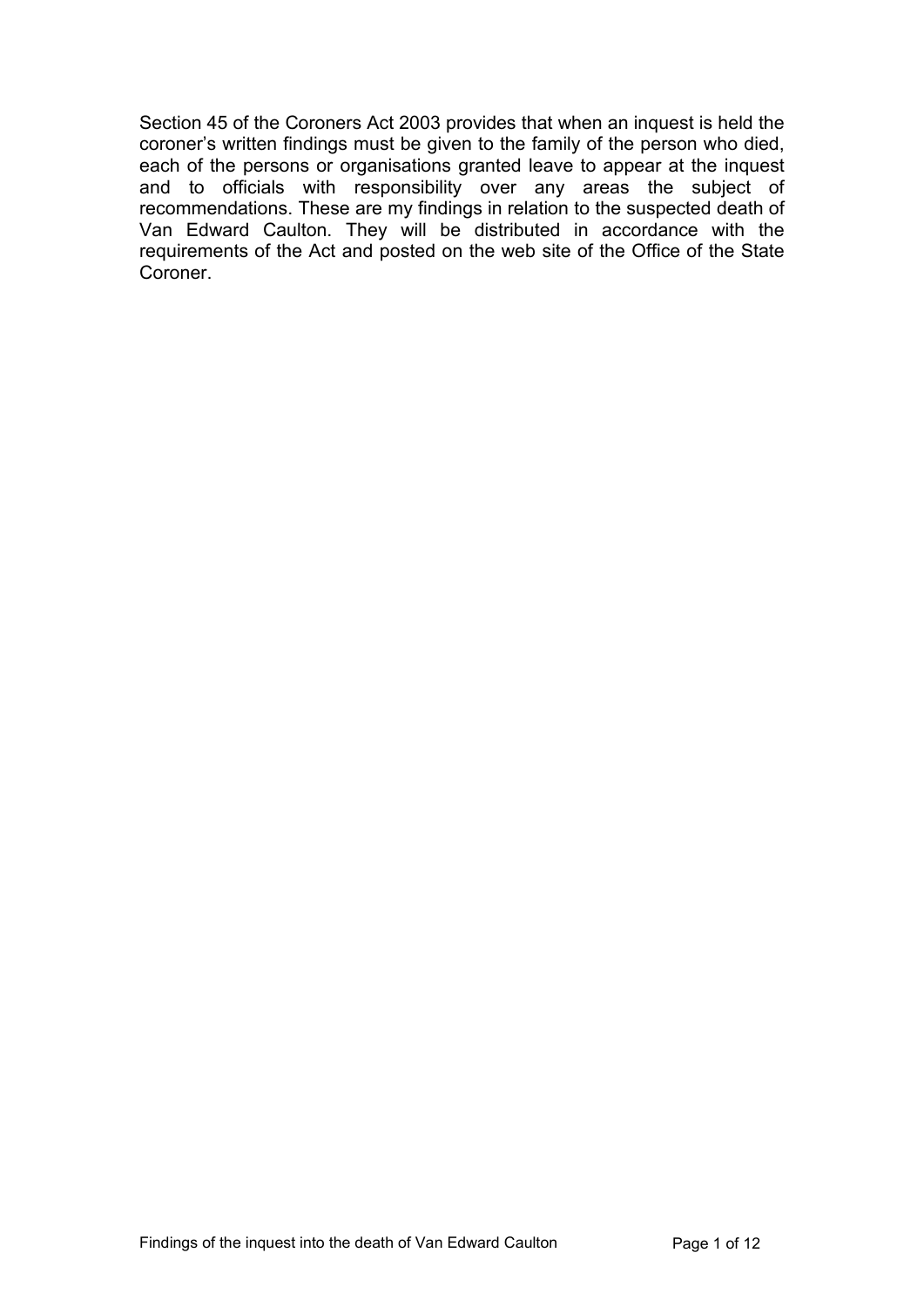| <b>INTRODUCTION</b>                                                                                    | 3 |
|--------------------------------------------------------------------------------------------------------|---|
| THE SCOPE OF THE CORONER'S INQUIRY AND FINDINGS3                                                       |   |
|                                                                                                        |   |
|                                                                                                        |   |
|                                                                                                        |   |
|                                                                                                        |   |
| Mr Westlund's interview with police - 16 September 20099                                               |   |
|                                                                                                        |   |
|                                                                                                        |   |
|                                                                                                        |   |
|                                                                                                        |   |
|                                                                                                        |   |
| Identity of the deceased manufactured contains and the deceased manufactured contains and the deceased |   |
|                                                                                                        |   |
|                                                                                                        |   |
|                                                                                                        |   |
|                                                                                                        |   |
|                                                                                                        |   |
|                                                                                                        |   |
|                                                                                                        |   |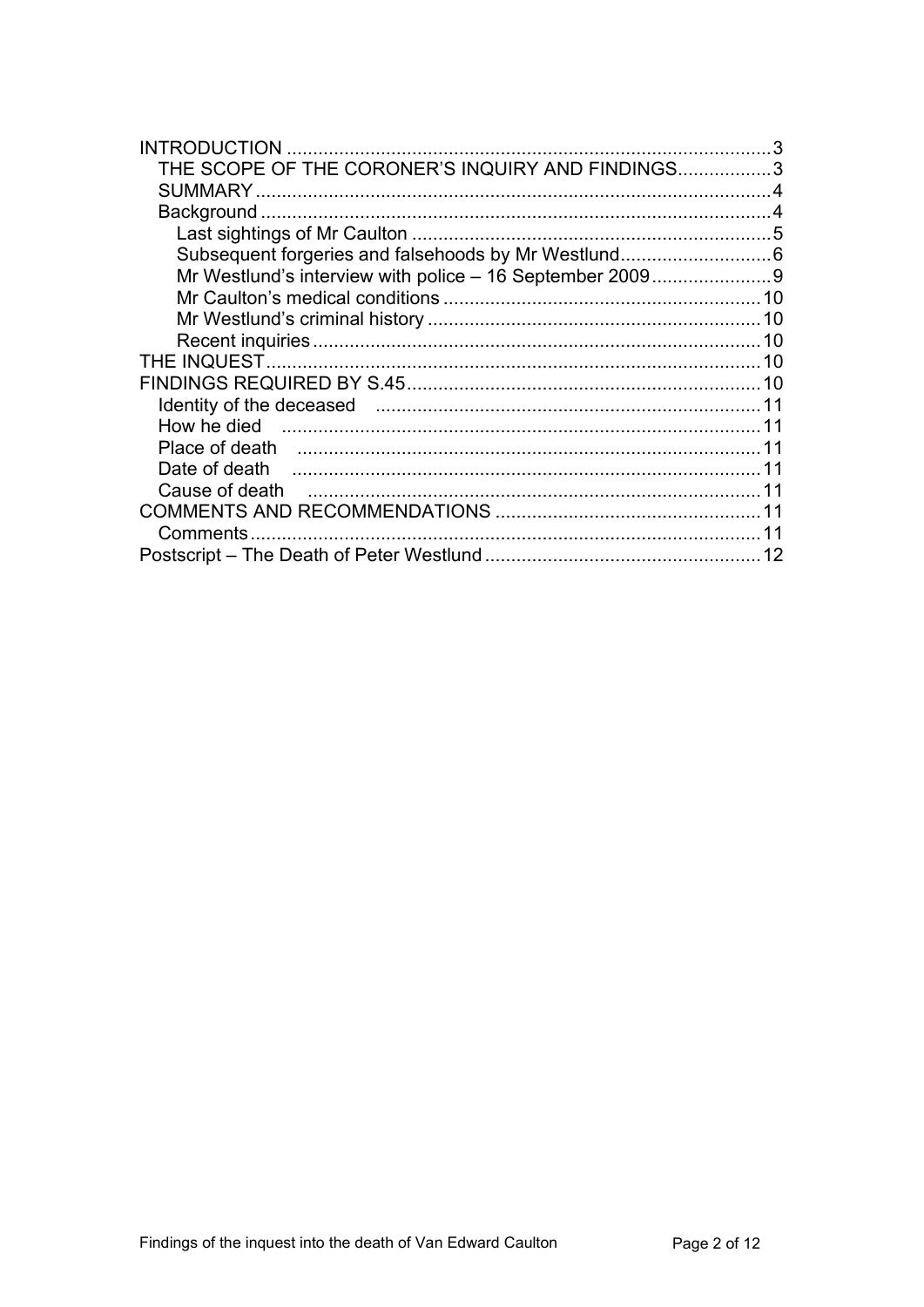## <span id="page-3-0"></span>**Introduction**

## <span id="page-3-1"></span>*The scope of the Coroner's inquiry and findings*

An inquest is not a trial between opposing parties but an inquiry into a death or suspected death. The scope of an inquest goes beyond merely establishing the medical cause of death.

The focus is on discovering what happened; not on ascribing guilt, attributing blame or apportioning liability. The purpose is to inform the family and the public of how the death occurred and, in appropriate cases, with a view to reducing the likelihood of similar deaths.

As a result, a coroner can make preventive recommendations concerning public health or safety, the administration of justice or ways to prevent deaths from happening in similar circumstances in future.

A coroner must not include in the findings or any comments or recommendations, statements that a person is or maybe guilty of an offence or is or maybe civilly liable.

Proceedings in a coroner's court are not bound by the rules of evidence. That does not mean that any and every piece of information however unreliable will be admitted into evidence and acted upon. However, it does give a coroner greater scope to receive information that may not be admissible in other proceedings and to have regard to its origin or source when determining what weight should be given to the information.

A coroner should apply the civil standard of proof, namely the balance of probabilities. However the more significant the issue to be determined, the more serious an allegation or the more inherently unlikely an occurrence, then the clearer and more persuasive the evidence needs to be for a coroner to be sufficiently satisfied it has been proven.

If, from information obtained at an inquest or during the investigation, a coroner reasonably suspects a person has committed an offence, the coroner must give the information to the Director of Public Prosecutions in the case of an indictable offence and, in the case of any other offence, the relevant department. A coroner may also refer a matter to the Criminal Misconduct Commission or a relevant disciplinary body.

These findings and comments:

- confirm the death of the person, the identity of the deceased person, the time, place and medical cause of his death, as far as can be ascertained; and,
- consider whether the actions or omissions of any third party contributed to his death.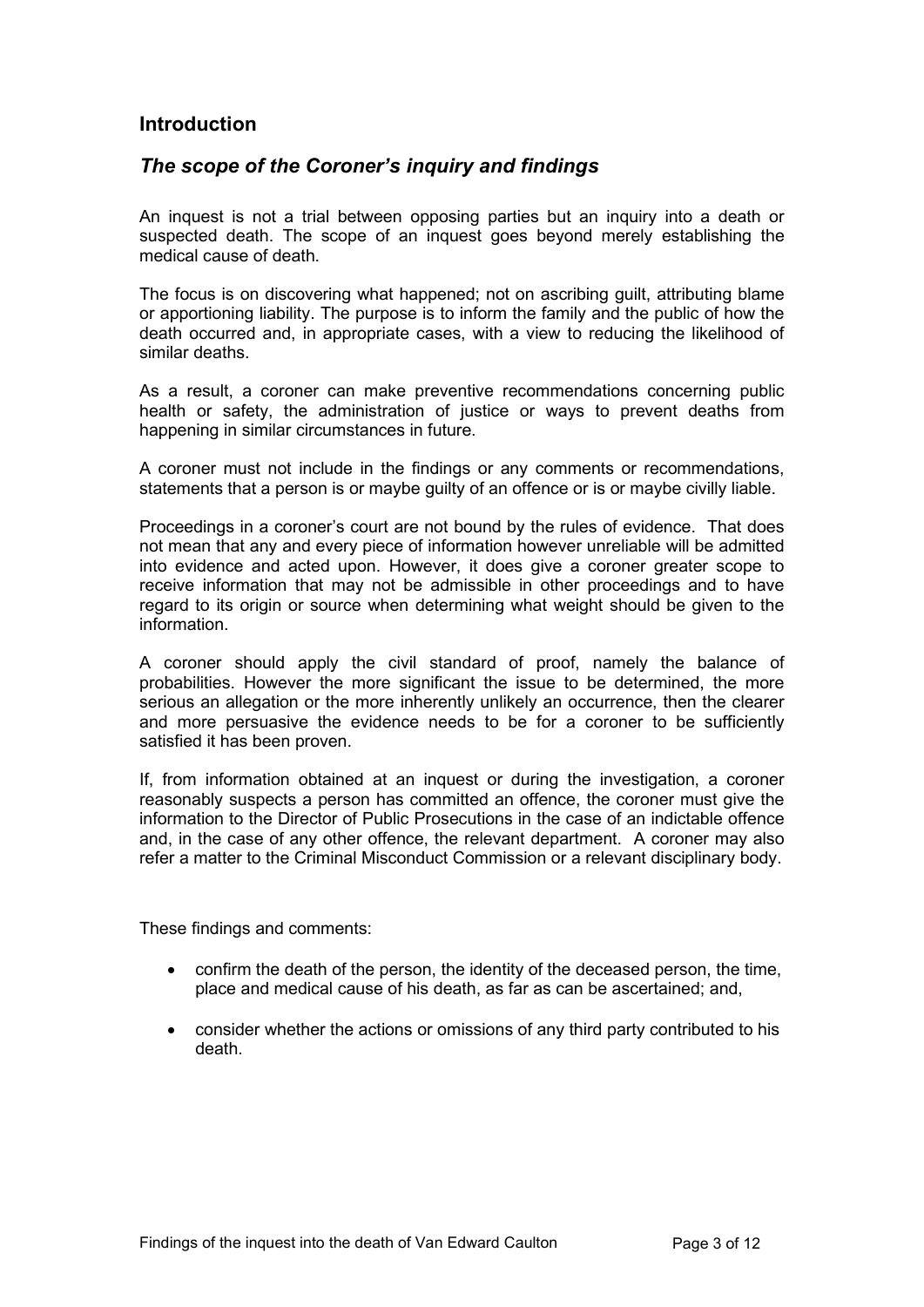## <span id="page-4-0"></span>*Summary*

## <span id="page-4-1"></span>**Background**

Mr Caulton was born on 4 July 1946. His family reported him missing to police on 2 October 2008.

Mr Caulton was described as 'slow' by his family. He suffered from an intellectual impairment. He completed school only up to year six and was unable to read or write. He also suffered, throughout his life, with a number of medical conditions including epilepsy and a heart condition which resulted in hardening of the arteries.

Mr Caulton was in receipt of a disability pension. Family and friends describe him as a happy and friendly person who would often 'shout' friends at hotels.

Mr Caulton resided with his sister, Larraine Chandler and her husband, Jeffrey Chandler in Brisbane until 2001. At that time Mr and Mrs Chandler became concerned that Mr Caulton had been befriended by a group of men who were taking advantage of him and taking his money. Mr Caulton then moved to Mt Isa to live with his brother, Andrew Caulton.

Mr Caulton suffered a mild heart attack whilst living in Mt Isa. He took heart medication daily and had done so for many years. Shortly after moving to Mt Isa Mr Caulton got a job at Malbonvale Station which was about 30 kilometres out of town and managed by Ron Kunde. Mr Caulton was good friends with the brother of Ron Kunde, Barry Kunde, who lived in the house behind Andrew Caulton.

Mr Caulton visited his brother and Barry Kunde on his days off as well as his nephew, Darren Caulton. Mr Caulton kept in touch with friends and family members in Brisbane, Townsville and Mt Isa. Mr Caulton phoned his sister, Larraine Chandler at least twice per year and family members were always able to contact him by telephone. Mr Caulton kept a card in his wallet which contained phone numbers of family members. He always advised family members of his whereabouts and told them if he was moving.

In early January 2005 Mr Caulton moved from Mt Isa to Charters Towers with Barry Kunde and his defacto spouse, Fay Jacks. They lived at a unit in Cambridge Street.

During the time that he lived with Barry Kunde Mr Caulton did his banking with the Queensland Country Credit Union. Mr Caulton was unable to operate an automatic teller and would always go into the bank and conduct transactions with the assistance of the bank teller.

In March or April 2005 Mr Caulton and Barry Kunde got a job picking watermelons at a property approximately 30 kilometres out of Charters Towers. It was at this job that they met Peter Westlund (who was at that time using the name of Peter Westen) who was also employed picking melons. Mr Westlund was living at 83 Mary Street, Charters Towers.

Mr Caulton lived with Barry Kunde and Fay Jacks for approximately eight months and around August 2005 moved in with Peter Westlund at 83 Mary Street, Charters Towers. According to Mr Westlund Mr Caulton resided in a shed at the rear of the property.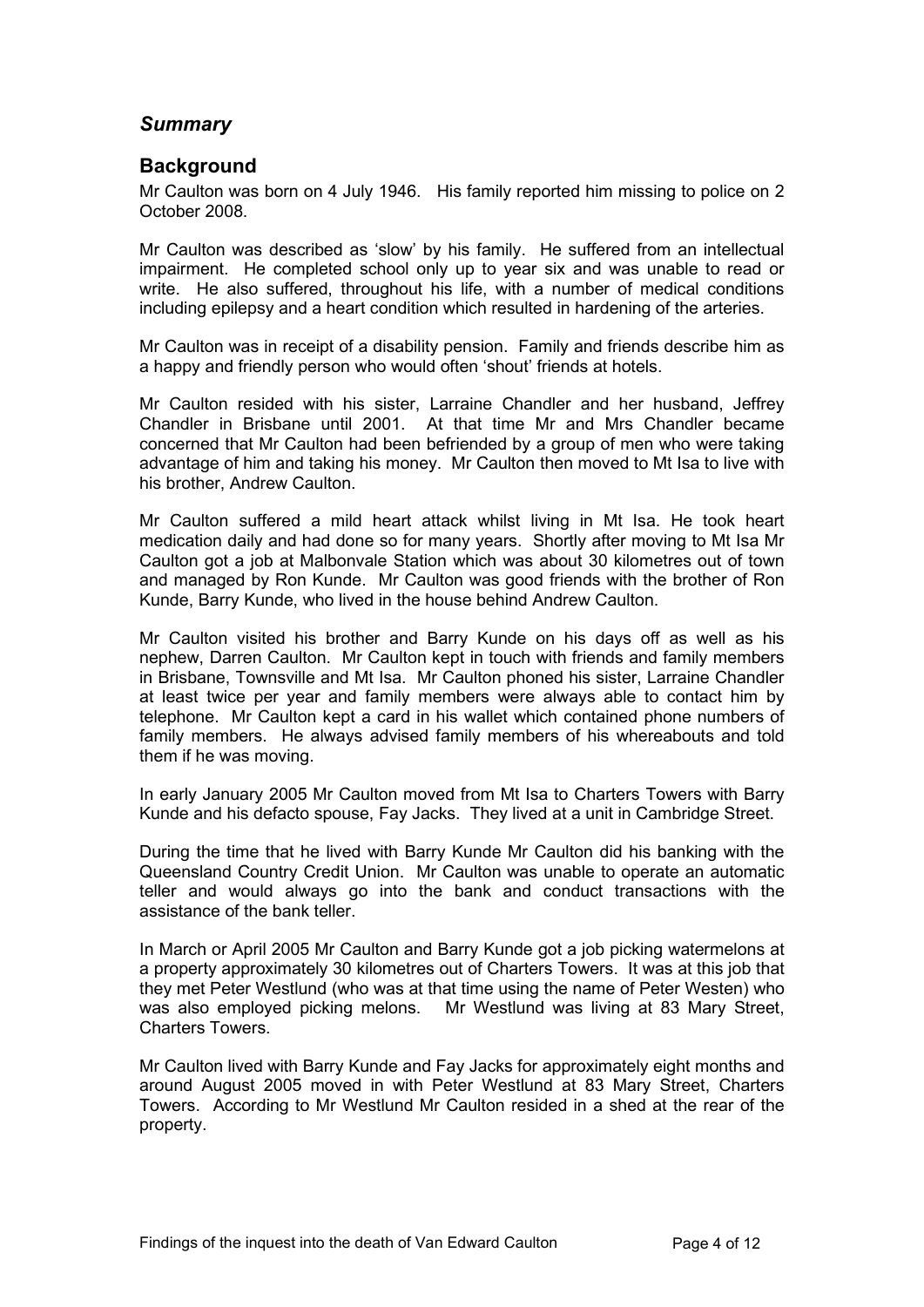In September 2005 Mr Westlund applied to Centrelink for a Carer's payment after advising that he was the carer of Mr Caulton.

### <span id="page-5-0"></span>**Last sightings of Mr Caulton**

On the weekend of 5 October 2005 Mr Caulton stayed with his niece, Sandra Crawford, in Maryborough. At that time Mr Caulton remained unable to utilise an automatic bank teller without assistance. Ms Crawford gave Mr Caulton a small address book with the names, addresses and contact numbers of family members. Mr Caulton was keeping in touch with family members at that time and always advised of his whereabouts. Ms Crawford met Mr Westlund who dropped Mr Caulton off, went to Brisbane to see his daughter and then collected Mr Caulton on his way back to Charters Towers.

No family members have seen Mr Caulton since October 2005. Between that time and 2007 (when Mr Westlund's mobile phone number was disconnected), family members who telephoned Mr Westlund were told by him that Mr Caulton could not come to the phone for various reasons including that he was working on a farm or he had gone to Tasmania with his girlfriend.

Queensland Transport Department records indicate that a Mitsubishi Magna registration 902ERG was registered in the name of Mr Caulton on 10 October 2005. It was known to family members that Mr Caulton could not drive – he was illiterate and colour blind and would not be able to get a licence. The previous owner of the car was questioned and advised that she sold the car to Mr Westlund in July 2005. She was shown a photograph of Mr Caulton and told police that she had never met him.

On 27 January 2006 Mr Westlund was nominated, on Centrelink records, as a person to assist Mr Caulton with Centrelink forms as Mr Caulton could not read or write. On 2 February 2006 Mr Westlund and Mr Caulton signed a Centrelink form authorizing Mr Westlund to act on behalf of Mr Caulton.

In early 2006 Mr Westlund and Mr Caulton visited Barry Kunde. Mr Caulton told Mr Kunde that Mr Westlund had 'flogged' him with a belt and showed him fist sized bruises on his back and ribs. Mr Kunde warned Mr Westlund that if he hit Mr Caulton again Mr Kunde would deal with him.

Also in early 2006 Mr Westlund phoned Ms Crawford and told her that Mr Caulton had received burns in the shower and was being treated for a scalding injury at the Charters Towers Hospital. Hospital records confirm that Mr Caulton was treated at the hospital for those burns. He was admitted on 10 February 2006 for burns to his chest, arms and face. He was noted as being intoxicated on his admission. He was an inpatient until his discharge on 21 February 2006 and he then attended the hospital as an outpatient on 22, 23, 24, 25 and 26 February and 6 March 2006 for dressings.

Sometime after Mr Caulton's admission to hospital Mr Westlund phoned Ms Crawford and asked if someone in the family could take care of Mr Caulton as he was becoming increasingly difficult to look after. Mr Westlund said that if nobody in the family could take Mr Caulton in he would consider placing him in some kind of care. Mr Westlund phoned Ms Crawford twice more. In one conversation he advised that Mr Caulton had gone missing one day and that he had found him in a park drinking with aboriginal people and in the second conversation he complained about Mr Caulton wearing his clothes.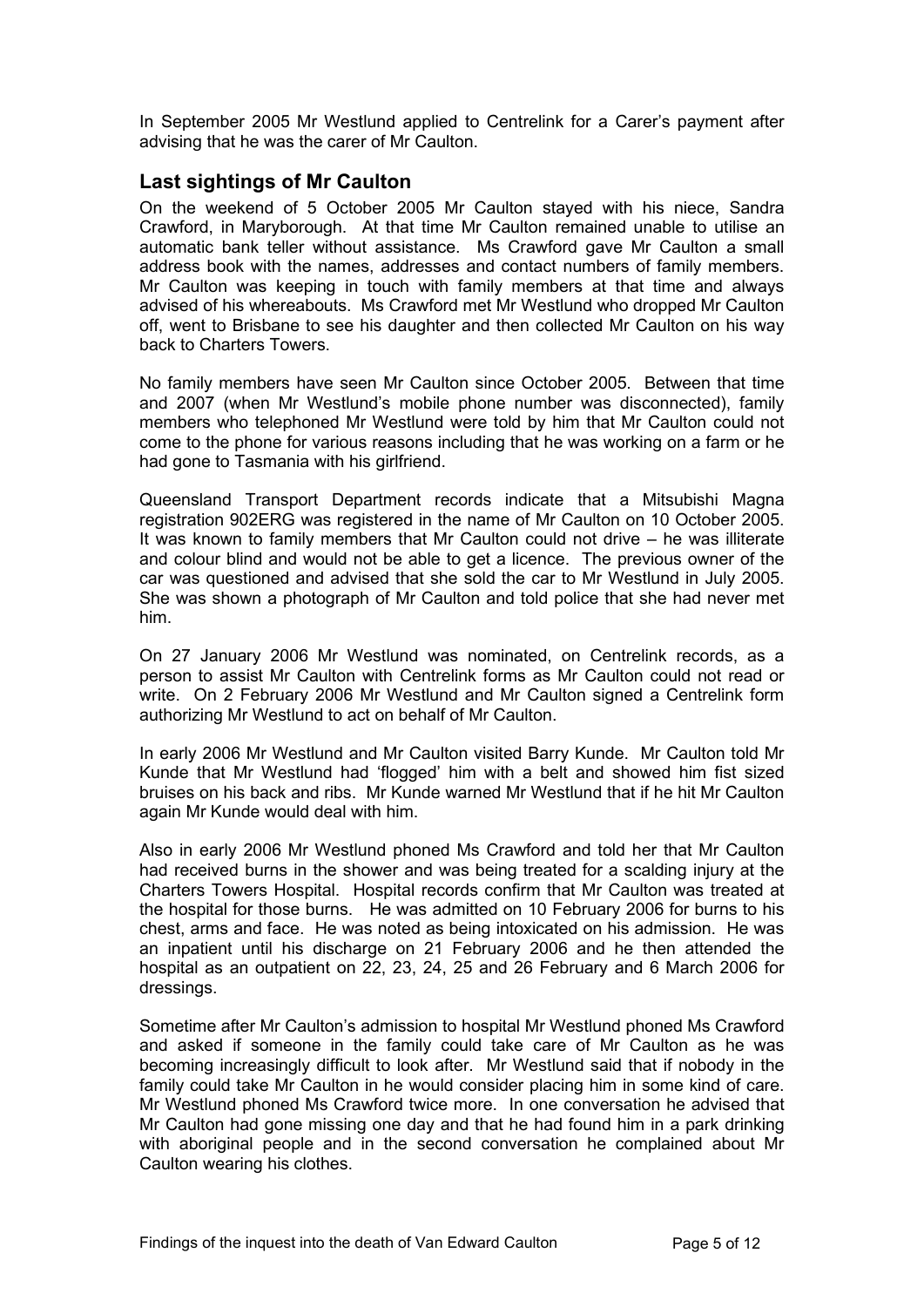On 16 March 2006 Mr Caulton saw a medical practitioner at the Charters Towers Medical Centre for an injury to his lip. The doctor referred Mr Caulton to the Charters Towers Hospital as the wound was septic and needed stitches.

Mr Caulton attended the Charters Towers Hospital on that day and had a prescription filled at a pharmacy in Charters Towers on that same day.

This was the last recorded instance of Mr Caulton having a prescription filled or of him seeing a medical practitioner.

The Charters Towers Hospital's records indicate that Mr Caulton attended there again on 22 March 2006 to make an appointment to see a doctor but that when he was called to see the doctor he had left the hospital. This was the last independent record of Mr Caulton being alive.

Bank records indicate that Mr Caulton's pension was withdrawn from shops and pubs up until his admission to hospital in February 2006 but after that there were no withdrawals other than by ATM until 4 October 2006 (see below – purchase by Mr Westlund).

In July 2006 Mr and Mrs Chandler travelled to Charters Towers to visit Mr Caulton for his 60th birthday. Mrs Chandler had phoned Mr Westlund a few weeks prior to their visit and he told her that he and Mr Caulton were living at 83 Mary Street. On arrival at the house they saw that there was a double bay shed in the back yard. Mr Chandler looked through a window and saw that it was spotlessly clean. There were no possessions in the shed – no tools or clothing and no bed or furniture. It was clear to Mr Chandler that nobody was living in the shed.

Mr Chandler rang Mr Westlund and asked where Mr Caulton was. Mr Westlund replied that he was at home and he was fine. Mr Chandler said that he was at the shed and it was empty. Mr Westlund was silent for about four seconds and then stated that Mr Caulton had gone to Hughenden and was working on a station there. Mr Chandler asked which station to which Mr Westlund replied that he didn't know and he had to go. He then hung up.

I am satisfied that by July 2006 Mr Caulton was no longer alive. It is probable that he died shortly after 22 March 2006. I am also satisfied that Mr Westlund was aware of Mr Caulton's death, and that Mr Westlund thereafter lied to conceal the fact that Mr Caulton had died.

### <span id="page-6-0"></span>**Subsequent forgeries and falsehoods by Mr Westlund**

On 24 August 2006 a Traffic Infringement Notice for speeding was issued in relation to the abovementioned Mitsubishi vehicle. Mr Caulton was nominated as the driver with an address of 13 Dragon Street, Warwick. In October 2008 Debra Ballard, a relative of Peter Westlund, resided at that address and told police that she had never met Mr Caulton. The car was transferred to her on 20 September 2007. She said that Mr Westlund told her that he had purchased the car in Mr Caulton's name to get the cheaper pension rate of registration. Ms Ballard observed Mr Westlund to sign Mr Caulton's name on the document transferring registration of the car.

On 4 October 2006 Mr Westlund purchased a pair of glasses from an optometrist in Charters Towers. The glasses were paid for by EFTPOS transaction using Mr Caulton's bank account and card. I find that Mr Westlund conducted this transaction.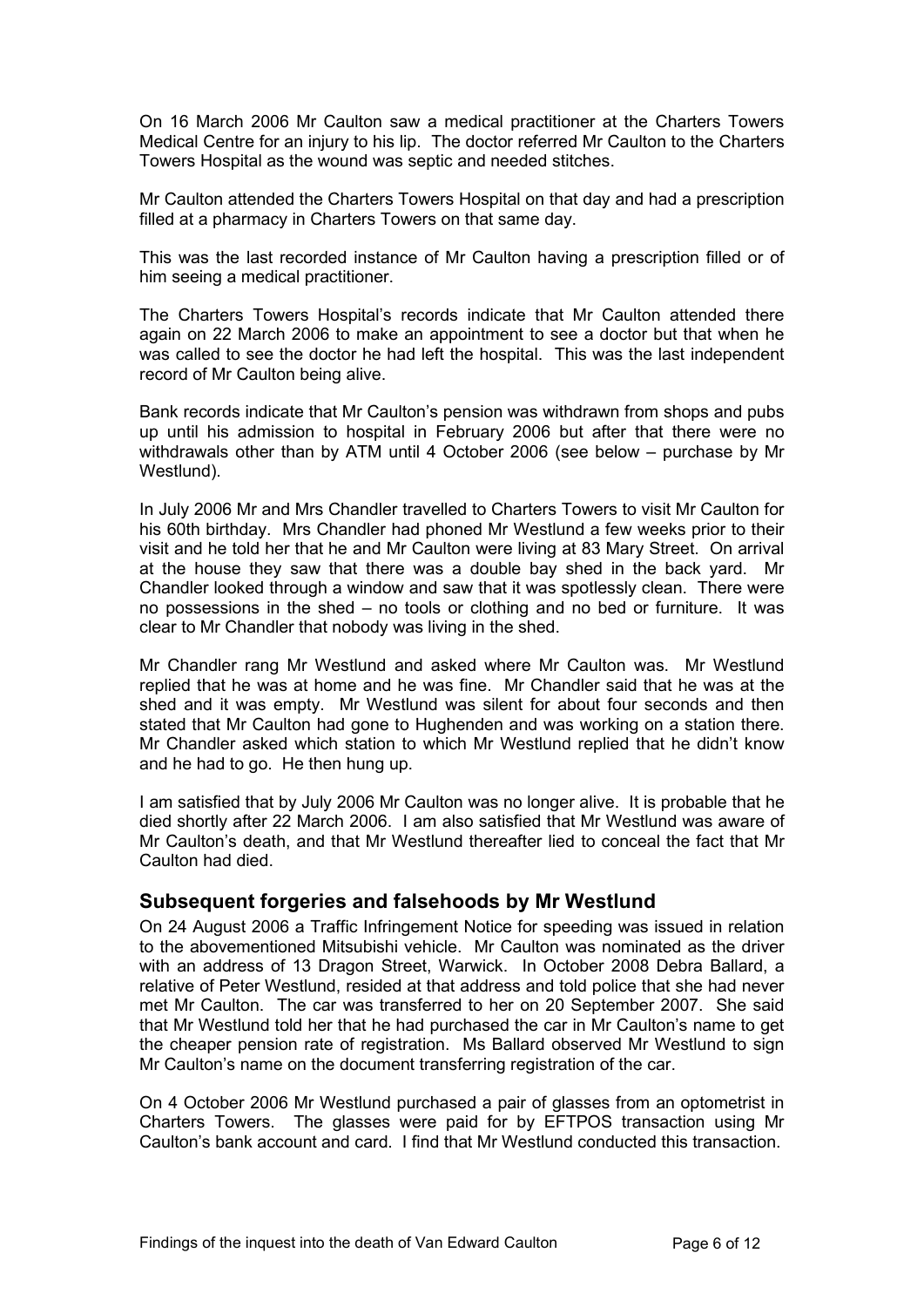Mr Westlund vacated the property at 83 Mary Street, Charters Towers on 10 January 2007 and provided a forwarding address of 13 Dragon Street, Warwick. Bank records indicate that between January and February 2007 Mr Westlund was residing in Warwick. During that period he visited Mr and Mrs Ballard regularly but they never saw Mr Caulton. From March to June 2007 Mr Westlund was in the Cunnamulla area.

Between June and August 2007 Mr Westlund resided at a caravan park in Beenleigh. He had daily contact with his daughter who never saw or heard of Mr Caulton. Soon after he left Beenleigh Mr Westlund phoned his daughter and said he was living in Tasmania.

On 26 October 2007 Mr Westlund changed his address with Centrelink to Pioneer Retreat, Queenstown, Tasmania. On 19 November 2007 the address for Mr Caulton was changed to 1/6 Alison Street, Burnie. On 20 November 2007 Mr Westlund's address was also changed to 1/6 Alison Street. Police enquiries revealed that there is, in fact, no such address as there is no Alison Street but the address of 6 Aileen Street, Burnie is a single men's lodge. The manager of that lodge has neither seen nor heard of Mr Caulton or Mr Westlund and has no record of either of them staying at that address.

On 14 January 2008 Mr Westlund changed his Centrelink address to 2/25 Ladbrooke Street, Burnie. Copies of the rental agreement indicate that the residence is a one bedroom flat and only one person was authorized to live there, being Peter Westlund. Mr Caulton was nominated by Mr Westlund as a referee on his rental application and the address provided for Mr Caulton was 9 School Street, Charters Towers (a previous address of Mr Westlund).

On 22 January 2008 ANZ address details for Mr Caulton were changed to 2/25 Ladbrooke Street. Inquiries made by Tasmanian police revealed that Mr Caulton was not known at that address.

From January to April 2008 transactions on Mr Caulton's bank account were carried out predominantly in Burnie, Wynyard and Devonport, Tasmania.

On 10 April 2008 a speeding ticket was issued in relation to a car registered to Mr Westlund. Mr Westlund responded with a statutory declaration dated 30 April 2008, to the effect that Mr Caulton had been driving his car and had since moved to Queenstown, Tasmania and he could not contact him.

On 13 June 2008 Mr Westlund moved to 3/3 Thirkell Street, Cooee (Burnie), a one bedroom apartment. Mr Westlund nominated a person by the name of John Caulton of Charters Towers as his employer at 'PK Cleaning Services'. The Caulton family know of nobody by the name of John Caulton.

From June to August 2008 Mr Caulton's bank account was accessed in Burnie and Wynyard, Tasmania.

On or about 1 October 2008 Mr Darren Caulton found a phone number listed in Mr Caulton's name in a Tasmanian phone directory. He called that number and spoke to a person he believed to be Mr Westlund. That person told him that Mr Caulton was living at the address and asked him to call back.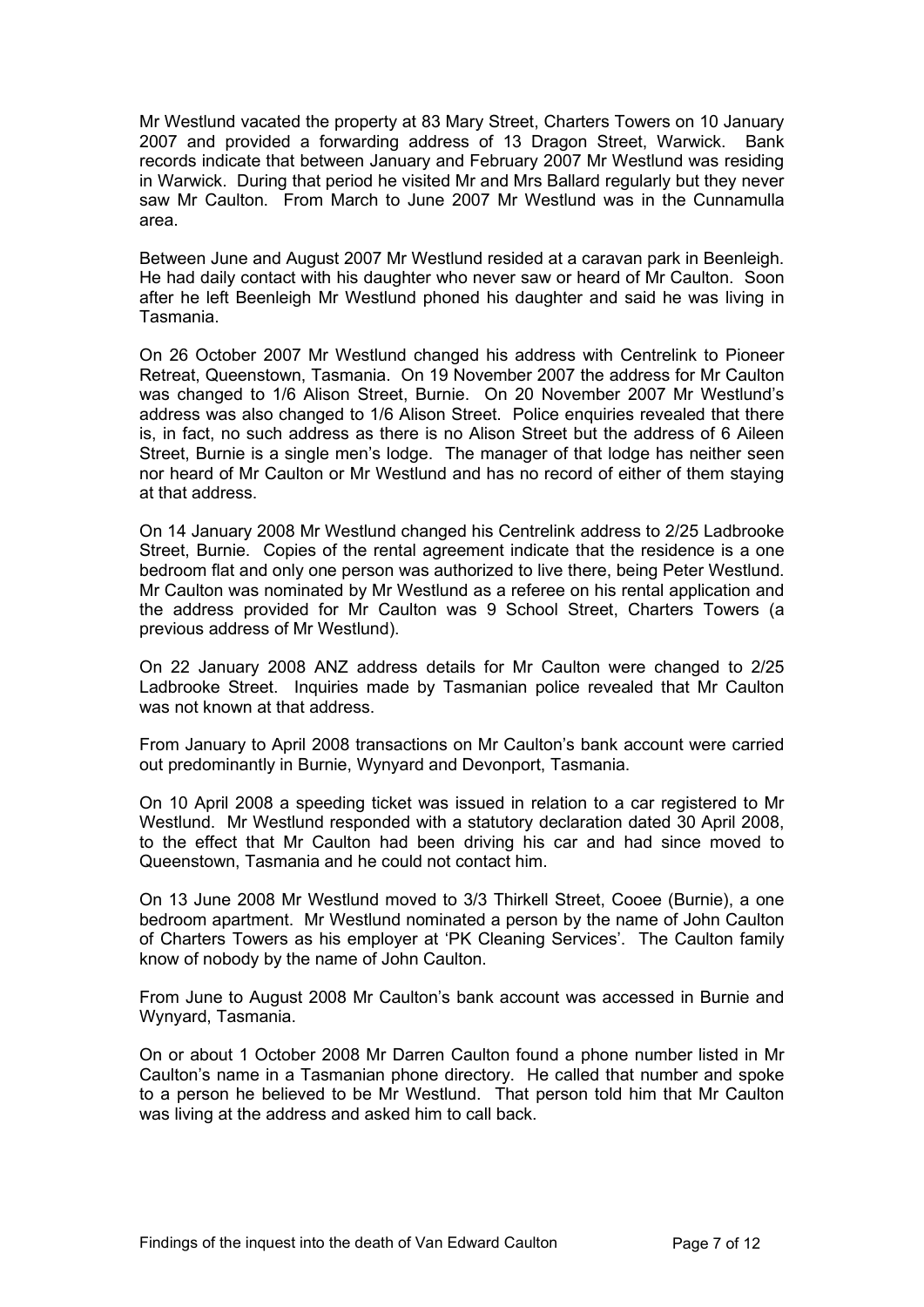Darren Caulton phoned back the next day and was told by Mr Westlund that Mr Caulton was living in Devonport with his girlfriend (for whom he was unable to provide a name). Darren Caulton told Mr Westlund a fabricated story to the effect that Mr Caulton had inherited some money and was required to sign some documents. Mr Westlund said that he would sign any documentation on behalf of Mr Caulton, as his carer.

On 2 October 2008 Mr and Mrs Chandler reported Mr Caulton missing to police.

A police officer telephoned Mr Westlund who stated that Mr Caulton had gone 'walkabout' with his girlfriend. Tasmanian police attended the address (3 Thirkell Street, Cooee) looking for Mr Caulton. Mr Westlund told them that Mr Caulton had been living at that address until five days previously when he left with his aboriginal girlfriend, 'Dianne'. Police spoke to neighbours who said they had never seen another male person residing at the address.

At that time Mr Caulton was recorded as a Centrelink customer with an address of 1/6 Aileen Crescent, Burnie, Tasmania. Investigations with the ANZ Bank revealed that Mr Caulton's bank account was accessed regularly - usually every fortnight after the benefit had been deposited. The most recent withdrawal was at 6am on 1 October 2008.

On 3 October 2008 Mr Westlund travelled on the 'Spirit of Tasmania', the ship that travels from Devonport, Tasmania to Melbourne. Mr Caulton was not recorded as being a passenger on the ship.

Mr Caulton's ANZ account was accessed on 15 October 2008 at the ATM at Freedom Fuels, Beenleigh and \$500 was withdrawn from the account. CCTV footage shows that Mr Westlund was the person who conducted the transaction.

On 16 October 2008 Tasmanian police again attended 3 Thirkell Street, Cooee. Neither Mr Westlund nor his vehicle was present. A neighbour told police that he had last seen Mr Westlund on 2 October 2008 when police had attended asking about Mr Caulton. The neighbour advised police that he had never seen Mr Caulton at the address. Mr Caulton was not named on the lease of the premises which contained only Mr Westlund's details.

At 7.05am on 16 September 2009 Mr Westlund was intercepted by Tasmanian police who had observed him withdrawing funds from an ATM. He was in possession of Mr Caulton's bank card and had withdrawn \$580 from Mr Caulton's account at the ANZ ATM at Burnie.

A search conducted on 16 September 2009 of Mr Westlund's residence at 3/30 Franklin Street, Brooklyn (Burnie) revealed that Mr Westlund had possession of Mr Caulton's Health Care Card, Birth Certificate extract, banking details and Medicare Card. These items were found in a suitcase under the bed.

Soon after the search was conducted Mr Westlund left that address. A neighbour told police that he told her that, 'he was in a bit of strife in Queensland where there was an accident and someone was hurt or something' and that he would be in jail. He sold or gave away his furniture and other belongings, packed his car and left.

Inquiries with the Department of Immigration and domestic airlines revealed that Mr Caulton has never left the country nor flown interstate.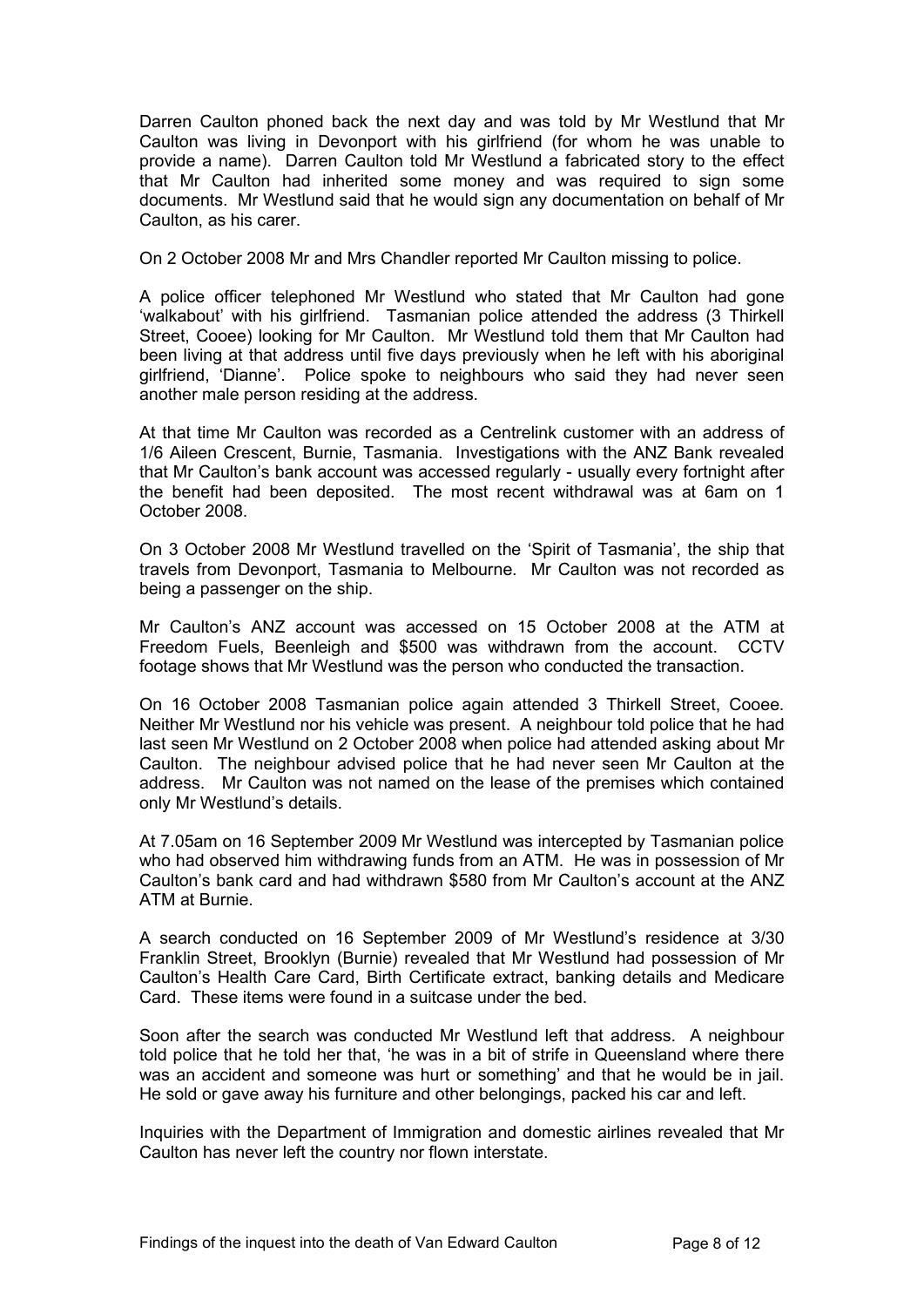Police have been unable to locate any person (except, according to Mr Westlund, himself) who has seen Mr Caulton since his visit to the Charters Towers Medical Centre on 16 March 2006.

Appeals to the public in Tasmania failed to result in any information being received as to Mr Caulton's whereabouts.

Mr Westlund received a Carer's Pension from Centrelink in relation to Mr Caulton from September 2005 until January 2008 when it ceased due to Mr Westlund failing to return paperwork – the last payment was deposited to Mr Westlund's bank account on 16 January 2008.

In August 2008 Mr Westlund claimed (and was paid until November 2008) a Carers' pension for Clifford Williams. Mr Williams told police that Mr Westlund had never been his carer.

#### <span id="page-9-0"></span>**Mr Westlund's interview with police – 16 September 2009**

Mr Westlund voluntarily participated in an interview with police and stated that Mr Caulton was alive and well and living at an unknown location in the Wynyard area, with his aboriginal girlfriend whom he met in Charters Towers and who was called either Jen, Jan, Jenny or Jennifer

Mr Westlund stated that in 2007 he moved to Queenstown, Tasmania and that several weeks later Mr Caulton and his girlfriend arrived in Tasmania after travelling by plane from Queensland (airline records indicate that Mr Caulton has not travelled by plane at anytime).

Mr Westlund stated that whilst he was in Tasmania and prior to Mr Caulton arriving in Tasmania Mr Caulton had his bank cards in Queensland (this is refuted by bank records which indicate that all transactions on Mr Caulton's bank accounts in 2007 coincide with the whereabouts of Mr Westlund).

Mr Westlund stated that after Mr Caulton moved to Tasmania he resided at several addresses in the Burnie area (one of them with Mr Westlund) but that Mr Westlund had always kept Mr Caulton's bank card and remained in control of his finances to look after him. Mr Westlund told police that he would withdraw Mr Caulton's pension in full shortly after it was deposited and then meet up with Mr Caulton and give him the money. Mr Westlund stated that he had no contact details for Mr Caulton – he would just find him somewhere in the Wynyard area and give him the money.

Mr Westlund nominated a location where he would have met Mr Caulton that morning had he not been intercepted by police. Police travelled to that location and could not find Mr Caulton. Police distributed a photograph of Mr Caulton and nobody recognised him. Of note is the fact that Wynyard is a small town with a population of about 3000 and locals advised police that there were no aboriginal people living in town. Inquiries at all licensed establishments in the area failed to find any person who had ever seen Mr Caulton.

Mr Westlund said that Mr Caulton had not been to see a doctor since arriving in Tasmania as he had been in good health for the whole time (refuted by medical records).

Mr Westlund assured police that Mr Caulton was living in Wynyard and that he would bring him into the police station next time he saw him.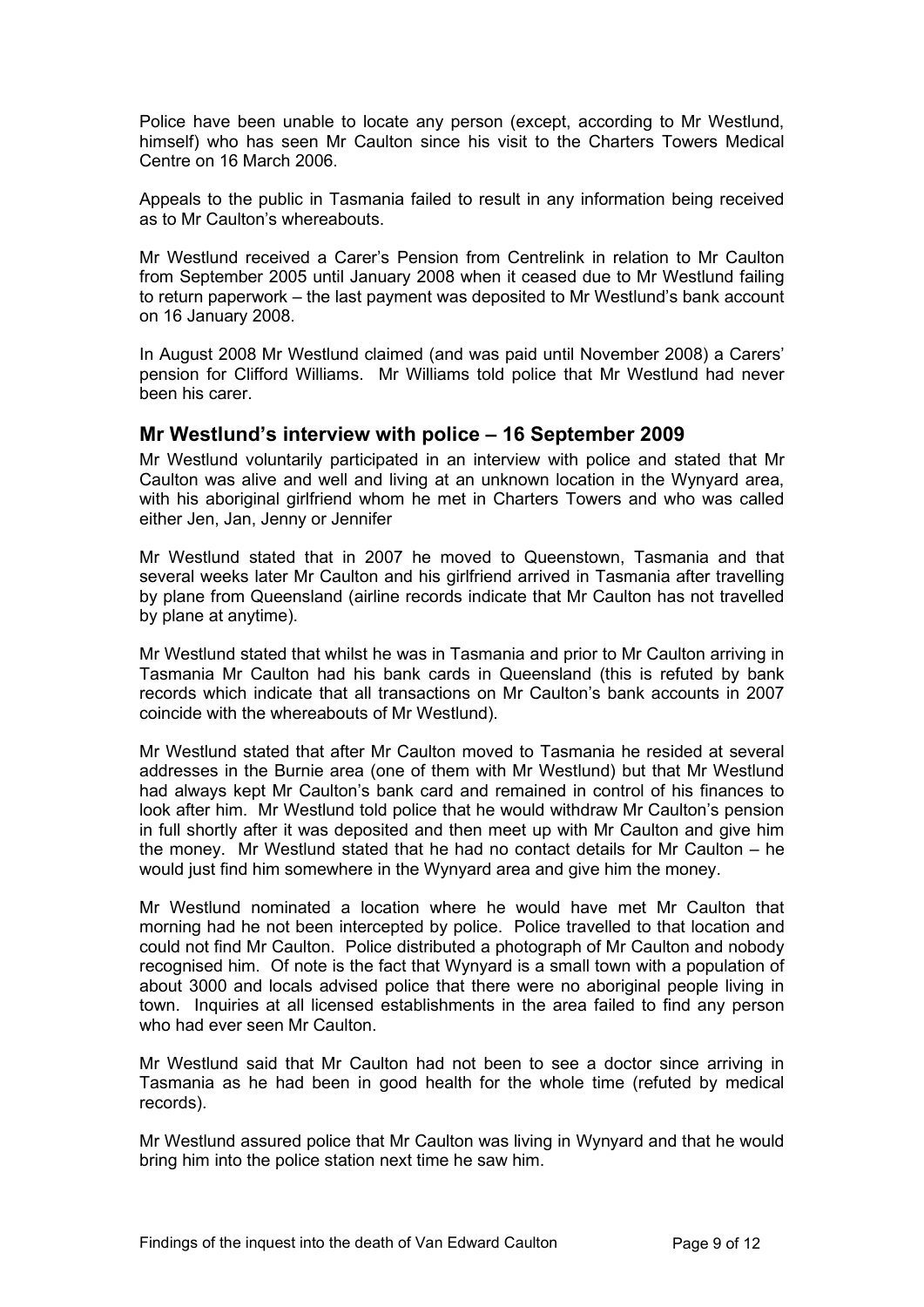## <span id="page-10-0"></span>**Mr Caulton's medical conditions**

Records from Charters Towers Hospital reveal that Mr Caulton was seen there between 31 March 2005 and 6 March 2006. He was diagnosed as suffering from congestive cardiac failure (where the heart loses its ability to pump blood efficiently leading to fatigue and shortness of breath) and prescribed Frusemide. It was noted that he was a heavy drinker and smoker. Mr Caulton should have had regular follow ups and treatment and without that was at risk of suffering an adverse cardiac event.

## <span id="page-10-1"></span>**Mr Westlund's criminal history**

Mr Westlund has previous convictions for offences of dishonesty and violence. In 1997 he was imprisoned for Assault Occasioning Bodily Harm.

### <span id="page-10-2"></span>**Recent inquiries**

On 15 November 2012 police carried out 'proof of life' checks in relation to Mr Caulton on Centrelink, financial institutions, Medicare, interstate police and the Office of Births, Deaths and Marriages. There were no records of any movements or actions by Mr Caulton since March 2006.

#### <span id="page-10-3"></span>*The inquest*

A pre-inquest directions hearing was held on 13 December 2013 and the inquest listed to commence on 11 February 2014. The inquest was held in Brisbane due to the whereabouts of the family of Mr Caulton and Mr Westlund's legal representatives. Mr Crofton was given leave to appear and it was advised that the issue to be explored at inquest was whether Mr Caulton was deceased.

Material gathered during the police investigation and the coronial investigation was tendered as evidence at the commencement of the inquest. A total of 56 exhibits were tendered at the commencement of the inquest including witness statements, documents, photographs and electronic discs.

Six witnesses were called to give evidence:

- Rebecca Oliver
- Richard Chugg
- Craig Robert Ballard
- Debra Ann Ballard
- Barry Robert Hiscox
- Peter Westlund

At the commencement of the hearing Mr Crofton advised that should Mr Westlund be called to give evidence he would refuse to answer any questions, pursuant to s. 40 Coroners Act 2003, i.e. that the evidence he would give would tend to incriminate him. Having regard to the interviews that Mr Westlund had undertaken with the police and the other information available to me, I was not satisfied that it was in the public interest to require him to give evidence and he was excused from appearing. Mr Crofton appeared for Mr Westlund at the inquest.

### <span id="page-10-4"></span>*Findings required by s. 45*

I find that Van Edward Caulton is deceased. I am required to find, as far as is possible, the medical cause of death, who the deceased person was and when, where and how he came by his death. As a result of considering all of the material contained in the exhibits, I am able to make the following findings.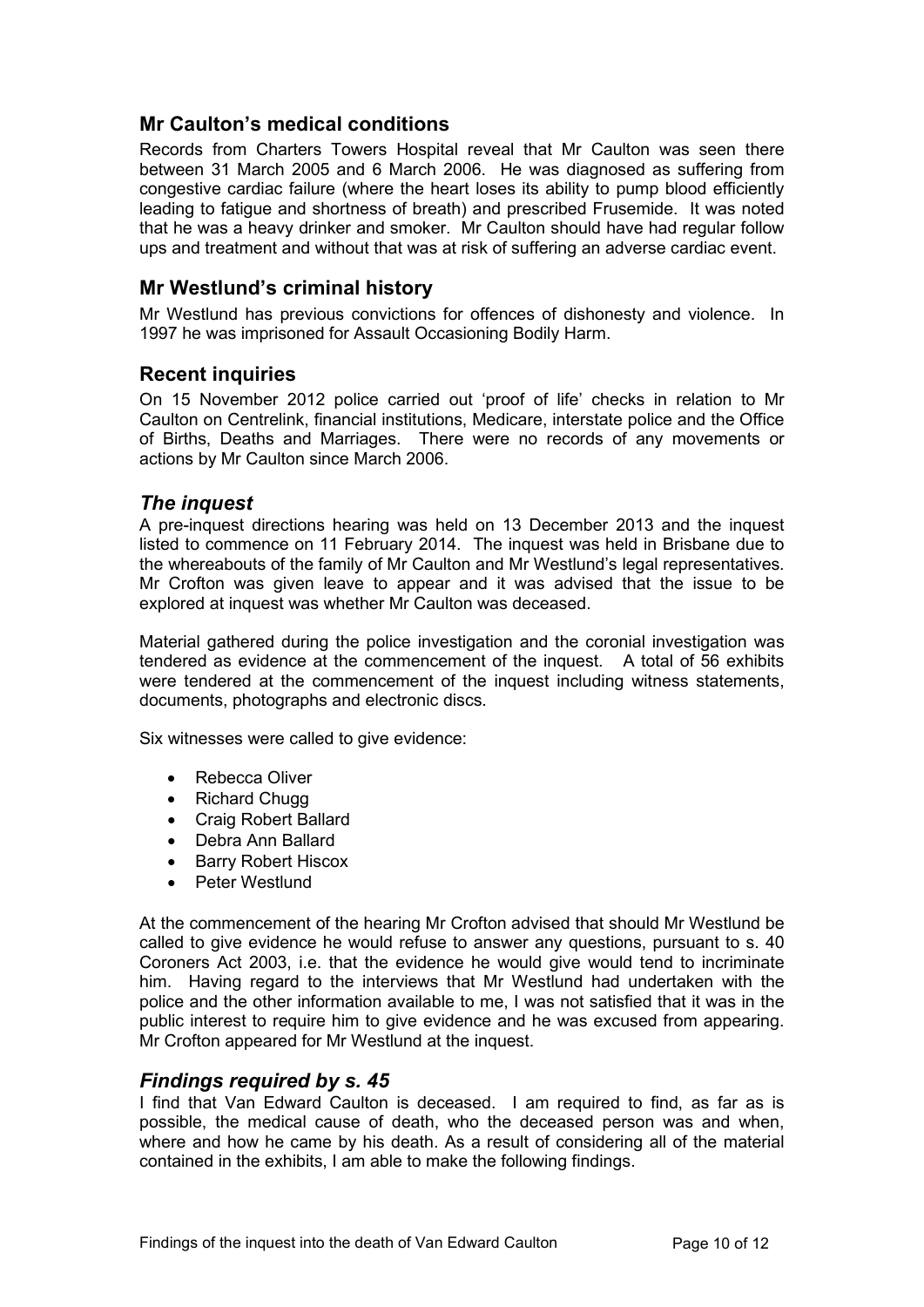<span id="page-11-2"></span><span id="page-11-1"></span><span id="page-11-0"></span>

| Identity of the deceased | Van Edward Caulton                                                   |
|--------------------------|----------------------------------------------------------------------|
| How he died              | Undetermined                                                         |
| <b>Place of death</b>    | I find that Mr Caulton died in the area of<br><b>Charters Towers</b> |
| Date of death            | Mr Caulton died between 22 March 2006<br>and 31 July 2006            |
| Cause of death           | Undetermined                                                         |

#### <span id="page-11-5"></span><span id="page-11-4"></span><span id="page-11-3"></span>**Comments and recommendations**

Section 46 of the Coroners Act 2003 provides that a coroner may comment on anything connected with a death that relates to public health or safety, the administration of justice or ways to prevent deaths from happening in similar circumstances in the future.

#### <span id="page-11-6"></span>*Comments*

There are only two reasonable possibilities in relation to the circumstances surrounding Mr Caulton's disappearance – firstly, that he died from natural causes and Mr Westlund failed to report his death and disposed of his body in order to obtain the carer's pension and Mr Caulton's pension or, secondly, that Mr Westlund caused the death of Mr Caulton and then disposed of his body, with the same motivation.

Mr Westlund was in receipt of Mr Caulton's pension and a Carer's pension in regard to Mr Caulton after Mr Caulton's death which had occurred by 31 July 2006.

I close the inquest.

Jane Bentley Coroner Brisbane 14 February 2014